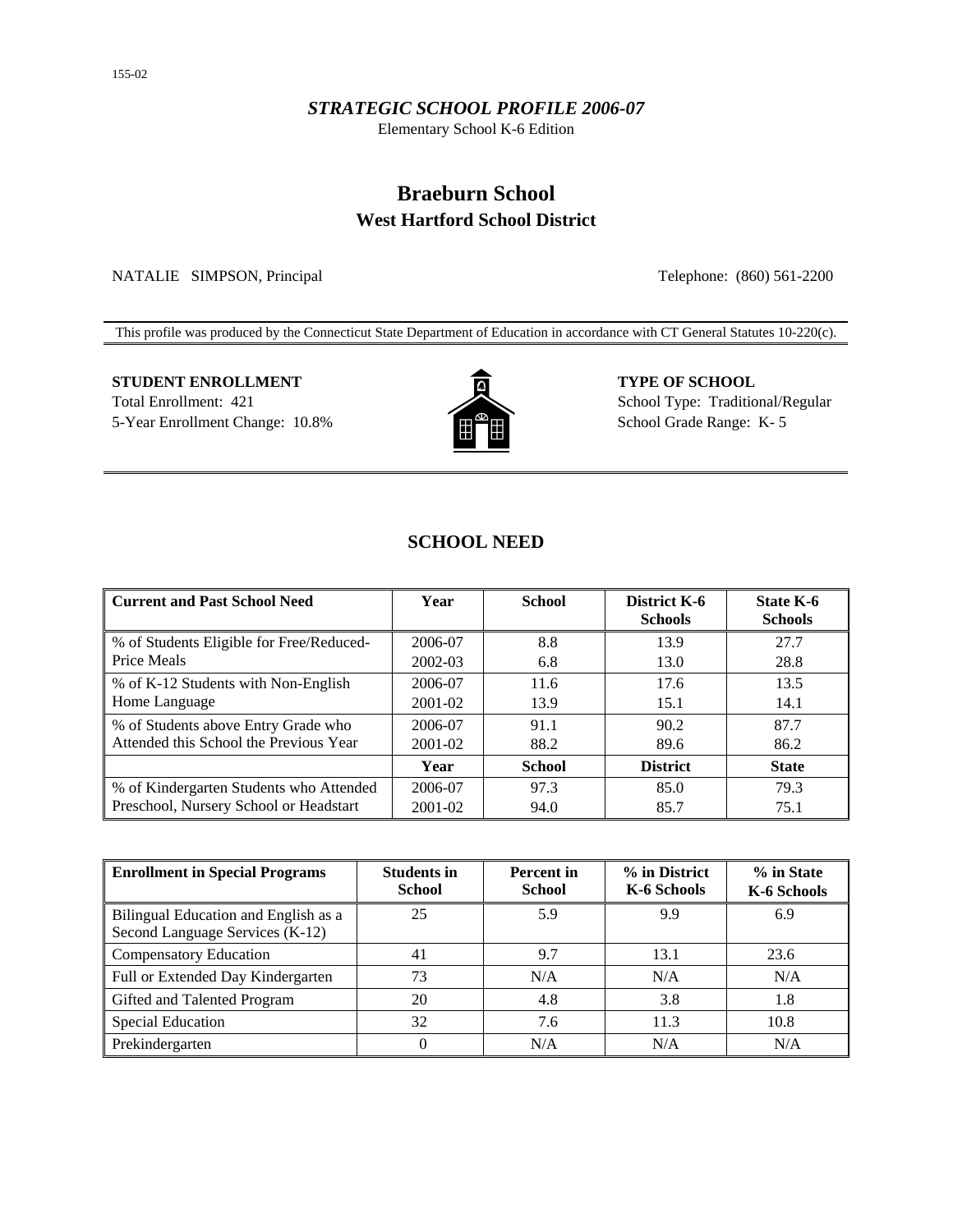155-02 Page 2

| <b>Race/Ethnicity</b> | <b>Number</b> | Percent          | <b>STUDENT RACE/ETHNICIT</b>           |
|-----------------------|---------------|------------------|----------------------------------------|
| American Indian       |               | 0.0 <sub>1</sub> |                                        |
| Asian American        | 25            | 5.9              |                                        |
| <b>Black</b>          | 25            | 5.9              | <b>Total Minority 2006-07</b><br>22.1% |
| Hispanic              | 43            | 10.2             | <b>Total Minority 2001-02</b><br>19.5% |
| White                 | 328           | 77 9             |                                        |

# **Race/Ethnicity Number Percent STUDENT RACE/ETHNICITY**

| <b>Total Minority 2006-07</b> | 22.1% |
|-------------------------------|-------|
| <b>Total Minority 2001-02</b> | 19.5% |

#### **EFFORTS TO REDUCE RACIAL, ETHNIC, AND ECONOMIC ISOLATION**

Below is the description submitted by this school of how it provides educational opportunities for its students to interact with students and teachers from diverse racial, ethnic, and economic backgrounds.

Braeburn School participates in the Capitol Region Education Council (CREC) Open Choice Program, accepting children from the city of Hartford into every grade. Braeburn staff members participate in orientation and professional development opportunities offered by CREC and develop outreach programs for the Open Choice students and their families. An orientation program is offered for families new to our school. Our parent organization collaborates with teachers and staff to recruit host families to work closely with families in the Open Choice Program with the aim of increasing each family's affiliation with the school and facilitating opportunities for their involvement in a variety of aspects of the school life.

Opportunities exist for all students to increase their understanding and appreciation of the diversity of individuals and cultures through specific curriculum-based units, research projects, community-sponsored cultural performances, assemblies and enrichment opportunities. Our students study the cultures of Mexico, Africa, Japan, and the Caribbean during their first four years in school. Beginning in third grade, students study Spanish through our WLES program. Parent-sponsored activities, such as our international potluck dinner, celebrate the diversity within our community. Character Education initiatives are emphasized in every classroom using programs such as Second Step, the Responsive Classroom model and Discipline with Love and Logic in order to establish a strong sense of community and generate attitudes of respect among students. Cross-grade level buddy classrooms foster strong connections between and among students at different grades. A variety of student-initiated service projects conducted throughout the year enable our students to provide outreach to and support the needs of the greater community. As a staff we continue to increase our own understanding of cultural and economic diversity by planning and participating in staff development workshops, study groups and monthly collaborative work related to this topic.

### **SCHOOL RESOURCES**

| ! Time*<br><b>Instructional</b>     | <b>School</b> | District K-6 | $K-6$<br>State |
|-------------------------------------|---------------|--------------|----------------|
| Total Hours of Instruction Per Year | 988           | 988          | 985            |

\*State law requires at least 900 hours for grades 1 through 12 and full-day kindergarten, and 450 hours for half-day kindergarten.

| <b>TECHNOLOGY</b> | % of Classrooms, Libraries, and<br><b>Laboratories Wired for:</b> | <b>School</b> | District K-6 | State K-6 |
|-------------------|-------------------------------------------------------------------|---------------|--------------|-----------|
|                   | Video                                                             | 100.0         | 98.5         | 64.6      |
|                   | Voice                                                             | 100.0         | 100.0        | 74.8      |
|                   | Internet Access                                                   | 100.0         | 100.0        | 97.3      |
|                   | Multi-Room Network (LAN)                                          | 100.0         | 100.0        | 81.3      |

| Computers                                         | <b>School</b> | Dist $K-6$ | <b>State K-6</b> | This school                     |
|---------------------------------------------------|---------------|------------|------------------|---------------------------------|
| # of Students Per Academic Computer               | 4.5           | 4.0        | 3.6              | does not have                   |
| ■ % of Computers that are High or Moderate Power  | 100.0         | 97.1       | 89.5             | a functional<br>satellite link. |
| ■ % of Computers with Internet Access, All Speeds | 100.0         | 97.0       | 97.3             |                                 |
| ■ % of Computers with High Speed Internet Access  | 100.0         | 97.0       | 96.1             |                                 |
| ■ % of Internet Computers with Filtering Software | 100.0         | 98.5       | 98.6             |                                 |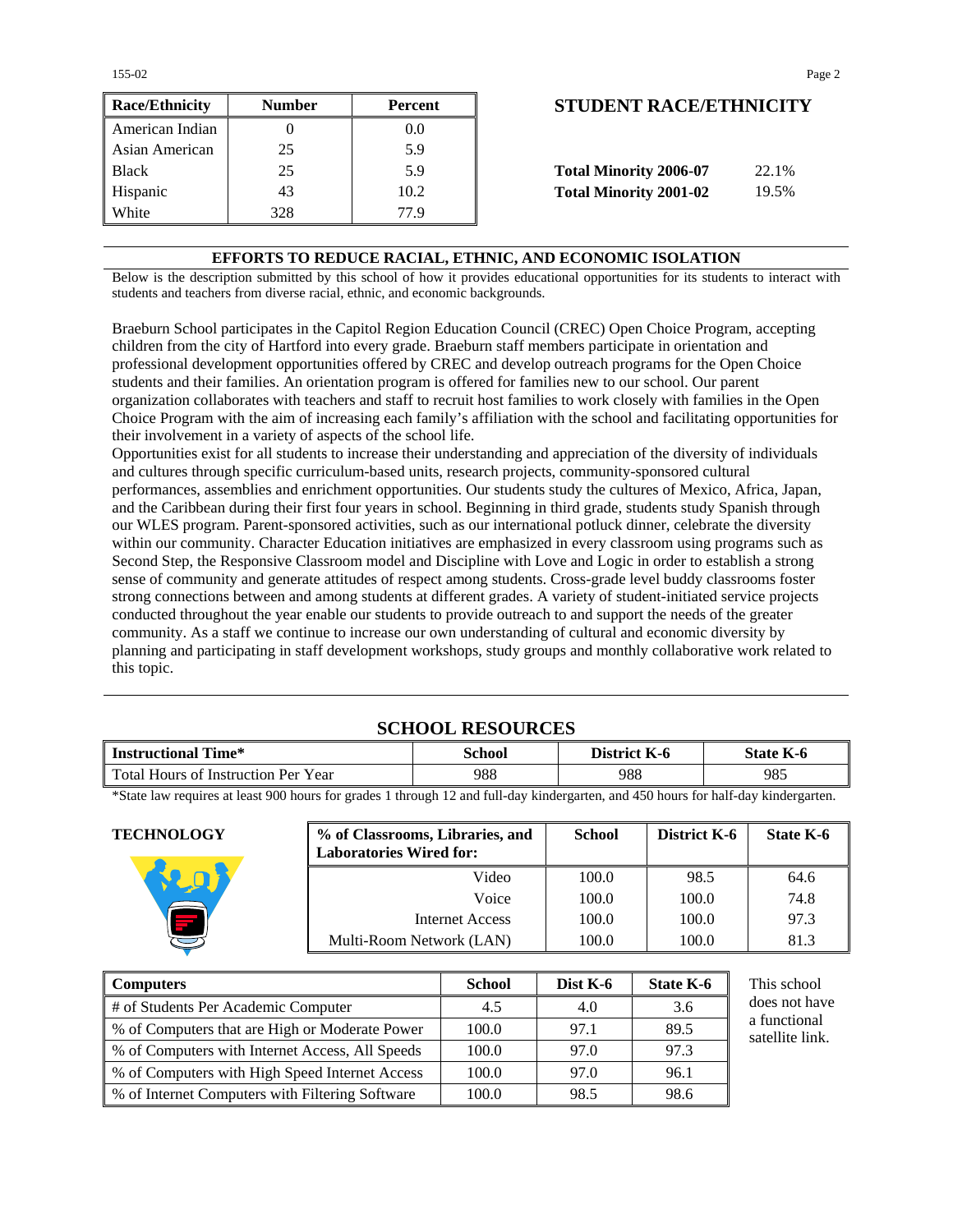#### **LIBRARY MATERIALS**

Free on-line access to periodicals, newspapers, and other resources is available to all Connecticut schools through the Connecticut Digital Library.

| <b>Print and Non-Print Materials</b>                    | <b>School</b> | Dist K-6 | State K-6 |
|---------------------------------------------------------|---------------|----------|-----------|
| # of Print Volumes Per Student*                         | 28.9          | 32.8     | 28.0      |
| % of Print Volumes Purchased in<br>the Last Three Years | 24.7          | 12.2     | 12.2      |
| # of Print Periodical Subscriptions                     | 20            | 20.0     | 15.1      |
| # of Non-Print Materials                                | 152           | 275.9    | 406.8     |

\*Because a certain number of volumes are needed for a library of adequate breadth and depth, a small school may need a higher number of volumes per student.

### **STAFFING RESOURCES**

|       |                           |               |                 |              | 1 <u>UAU I</u> IU                | - - - - - | <i><u>_,,,</u></i> |
|-------|---------------------------|---------------|-----------------|--------------|----------------------------------|-----------|--------------------|
|       | <b>Average Class Size</b> | <b>School</b> | <b>District</b> | <b>State</b> | Administrators                   |           | 1.0                |
| Gr. K | 2006-07                   | 18.0          | 19.6            | 18.2         | Department Chairs                | 0.0       | 0.0                |
|       | 2001-02                   | 22.3          | 20.3            | 18.3         | Library/Media Staff              | 1.0       | 1.0                |
| Gr. 2 | 2006-07                   | 22.7          | 20.2            | 19.5         | Counselors, Social Workers,      | 1.3       | 1.3                |
|       | 2001-02                   | 21.0          | 19.6            | 19.6         | and School Psychologists         |           |                    |
| Gr. 5 | 2006-07                   | 21.7          | 22.1            | 21.2         | <b>Other Professionals</b>       | 0.5       | 1.5                |
|       | 2001-02                   | 16.7          | 21.4            | 21.5         | # of Non-Certified Instructional | 11.5      | 11.0               |

| u neguvnjeg |               | <b>School Staff Count</b><br><b>Full-Time Equivalent</b> | 2006-07      | 2005-06              |                                  |      |      |
|-------------|---------------|----------------------------------------------------------|--------------|----------------------|----------------------------------|------|------|
|             |               |                                                          |              | # of Certified Staff |                                  |      |      |
| Teachers    |               |                                                          |              |                      | 32.9                             | 29.7 |      |
| 'lass Size  | <b>School</b> | <b>District</b>                                          | <b>State</b> |                      | Administrators                   | 1.0  | 1.0  |
| 2006-07     | 18.0          | 19.6                                                     | 18.2         |                      | Department Chairs                | 0.0  | 0.0  |
| 2001-02     | 22.3          | 20.3                                                     | 18.3         |                      | Library/Media Staff              | 1.0  | 1.0  |
| 2006-07     | 22.7          | 20.2                                                     | 19.5         |                      | Counselors, Social Workers,      | 1.3  | 1.3  |
| 2001-02     | 21.0          | 19.6                                                     | 19.6         |                      | and School Psychologists         |      |      |
| 2006-07     | 21.7          | 22.1                                                     | 21.2         |                      | <b>Other Professionals</b>       | 0.5  | 1.5  |
| 2001-02     | 16.7          | 21.4                                                     | 21.5         |                      | # of Non-Certified Instructional | 11.5 | 11.0 |

| <b>Professional Staff Race/Ethnicity</b>                       | 2006-07 | 2005-06             | 2001-02   |
|----------------------------------------------------------------|---------|---------------------|-----------|
| % Minority                                                     | 0.0     | 0.0                 | 2.7       |
| Professional Staff Experience and Training                     | School  | <b>District K-6</b> | State K-6 |
| Average Years of Experience in Connecticut and Other Locations | 12.0    | 12.2.               | 14.0      |
| ∥ % with Master's Degree or Above                              | 73.8    | 80.6                | 81.0      |

# **SCHOOL PROCESSES**

| <b>Selected Subject Areas, Grade 5</b> | <b>Estimated Hours of Instruction Per Year</b> |                 |              | Computer/                             |
|----------------------------------------|------------------------------------------------|-----------------|--------------|---------------------------------------|
|                                        | <b>School</b>                                  | <b>District</b> | <b>State</b> | <b>Technology</b><br><b>Supported</b> |
| Art                                    | 36                                             | 36              | 31           | No                                    |
| <b>Computer Education</b>              | $\Omega$                                       | 2               | 17           | N/A                                   |
| English Language Arts*                 | 427                                            | 421             | 427          | N <sub>0</sub>                        |
| Family and Consumer Science            | $\theta$                                       | $\Omega$        |              | N/A                                   |
| Health                                 | 28                                             | 28              | 23           | No                                    |
| Library Media Skills                   | 18                                             | 18              | 18           | N <sub>0</sub>                        |
| <b>Mathematics</b>                     | 202                                            | 200             | 195          | N <sub>0</sub>                        |
| Music                                  | 36                                             | 36              | 32           | N <sub>0</sub>                        |
| Physical Education                     | 54                                             | 54              | 40           | No                                    |
| Science*                               | 76                                             | 79              | 97           | N <sub>0</sub>                        |
| Social Studies*                        | 75                                             | 74              | 92           | N <sub>0</sub>                        |
| <b>Technology Education</b>            | $\Omega$                                       | $\theta$        |              | N/A                                   |
| World Languages*                       | 36                                             | 41              | 11           | N <sub>0</sub>                        |

\*Interdisciplinary Approach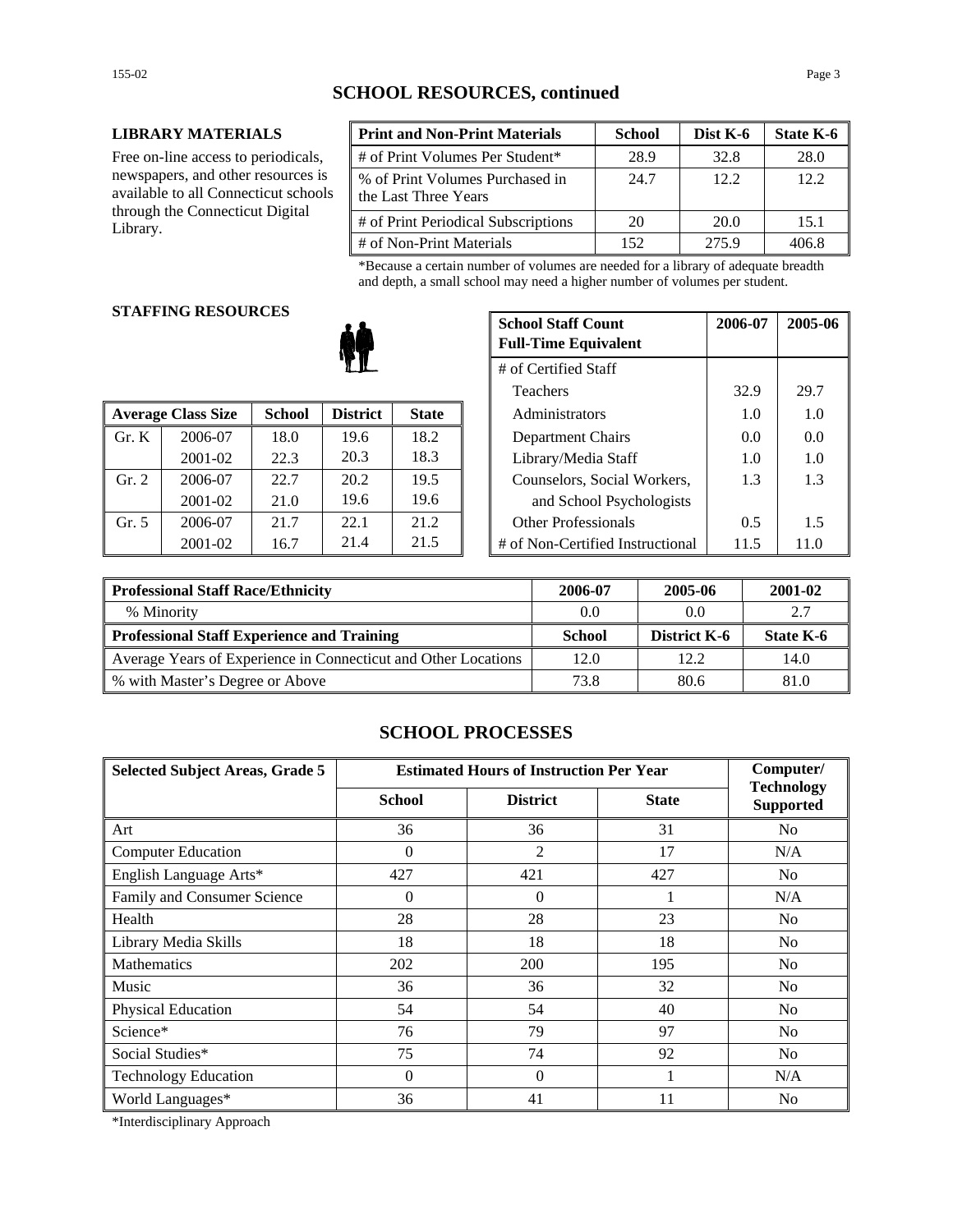| YA W |
|------|
|------|

# **SCHOOL PROCESSES, continued**

| <b>Types of Remedial Instructional Services</b><br><b>Provided to Students Lacking Basic Skills</b> | Available in<br><b>Mathematics</b> | Available in<br><b>Language Arts</b> |
|-----------------------------------------------------------------------------------------------------|------------------------------------|--------------------------------------|
| <b>Pull-Out Instruction</b>                                                                         | N <sub>0</sub>                     | Yes                                  |
| In-Class Tutorial                                                                                   | N <sub>0</sub>                     | Yes                                  |
| After School Program                                                                                | No                                 | No                                   |
| Summer School (2006)                                                                                | N <sub>0</sub>                     | No                                   |
| <b>Other</b>                                                                                        | No                                 | N <sub>0</sub>                       |

**World Language** Formal instruction (at least 1 hour per week) in a world language starts in grade 3 in this school. In Connecticut, 13.3% of K-6 schools have started world language instruction at this grade or earlier.

| <b>Student and Teacher Statistics</b>                                                    | <b>School</b> | District K-6 | State K-6 |
|------------------------------------------------------------------------------------------|---------------|--------------|-----------|
| % of Students Retained in Grade after 2005-06 School Year                                | 0.5           | 0.2          |           |
| Teacher Attendance, 2005-06: Average # of Days Absent Due<br>to Illness or Personal Time | 5.4           | 6.4          |           |
| % Certified Staff Assigned to Same School the Previous Year                              | 83.3          | 80.5         | 83.3      |

#### **HOME AND SCHOOL COMMUNICATION AND SUPPORT**

The following narrative was submitted by this school.

At Braeburn School, we are committed to encouraging and supporting each family's involvement in their child's education. Teachers begin the year by making introductory phone calls to parents prior to the opening of school to establish a connection with each family and gather information from parents about each individual child's needs. Teachers maintain contact with parents and families regularly throughout the year via classroom newsletters, weekly e-mail messages, communication logs and other means. While opportunities for parent-teacher conferences always exist, teachers formally review the progress of each child twice during the school year by meeting with parents during our scheduled conference weeks. Through the use of interactive homework assignments, teachers strive to inform parents about the curriculum and engage parents in their children's learning at home.

Our bi-weekly school newsletter keeps families informed of ongoing school initiatives and invites family participation in school-related events. We offer a variety of workshops for parents that support the academic and social-emotional aspect of the curriculum. Last year parents attended workshops relating to emergent literacy, supporting reading at home, standards-based mathematics, parenting and discipline strategies, and Internet safety. A growing collection of parent resources is available for loan to parents in our school media center.

The parents of Braeburn students are a significant asset to our school. Our active parent organization works closely with the staff to sponsor a variety of activities for families that support school. These include family fun nights, a reading challenge, bingo and game nights, and performances by special artists. In addition, the PTO successfully recruits an extensive cadre of parent volunteers who provide regular support to classrooms and the special areas during the school day and for special events throughout the school year. We seek and respond to feedback from parents regularly through surveys and other means and use this feedback as a means of improving our work with the students and fostering a welcoming school atmosphere.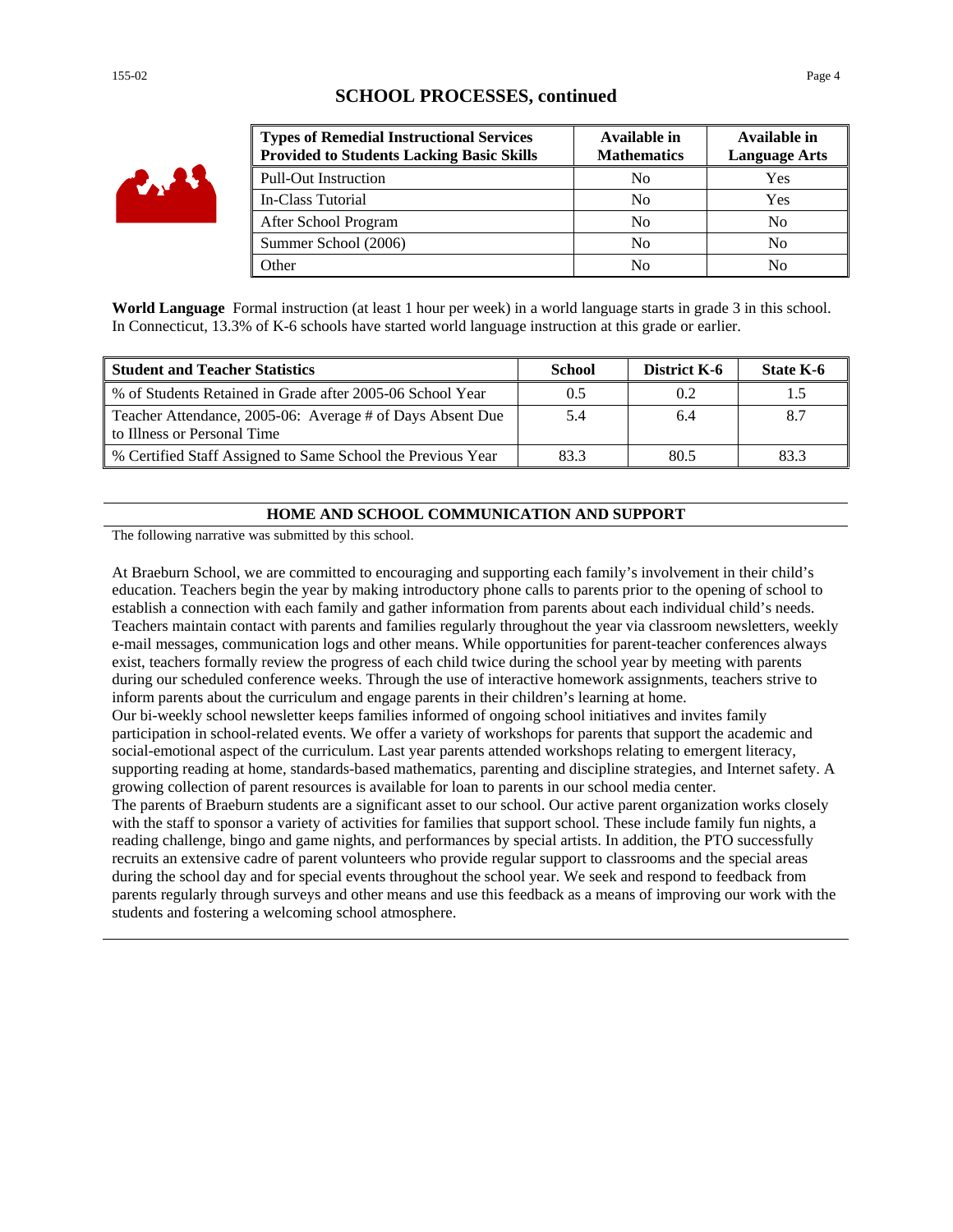# **STUDENT PERFORMANCE**

**Connecticut Mastery Test, Fourth Generation, % Meeting State Goal.** The Goal level is more demanding than the Proficient level, but not as high as the Advanced level, reported in the No Child Left Behind Report Cards.

|         | <b>Grade and CMT Subject</b> | <b>School</b> | <b>District</b> | <b>State</b> |          | <b>Of All Schools in State</b> |
|---------|------------------------------|---------------|-----------------|--------------|----------|--------------------------------|
| Area    |                              |               |                 |              | Lowest % | Highest %                      |
| Grade 3 | Reading                      | 81.6          | 67.5            | 52.3         | 1.6      | 92.6                           |
|         | Writing                      | 81.6          | 72.6            | 60.8         | 0.0      | 93.9                           |
|         | <b>Mathematics</b>           | 78.9          | 71.5            | 59.4         | 0.0      | 96.0                           |
| Grade 4 | Reading                      | 74.2          | 65.9            | 57.0         | 0.0      | 95.2                           |
|         | Writing                      | 71.2          | 76.9            | 65.1         | 0.0      | 96.8                           |
|         | <b>Mathematics</b>           | 74.2          | 73.1            | 62.3         | 0.0      | 100.0                          |
| Grade 5 | Reading                      | 91.8          | 75.9            | 61.4         | 2.6      | 98.7                           |
|         | Writing                      | 93.4          | 77.8            | 64.6         | 2.3      | 98.5                           |
|         | Mathematics                  | 95.1          | 78.8            | 66.0         | 4.5      | 95.8                           |
| Grade 6 | Reading                      | N/A           | N/A             | N/A          | N/A      | N/A                            |
|         | Writing                      | N/A           | N/A             | N/A          | N/A      | N/A                            |
|         | <b>Mathematics</b>           | N/A           | N/A             | N/A          | N/A      | N/A                            |



These results reflect the performance of students with scoreable tests who were enrolled in the district at the time of testing, regardless of the length of time they were enrolled in the district. Results for fewer than 20 students are not presented.

For more detailed CMT results, go to **www.ctreports**.

To see the NCLB Report Card for this school, go to **[www.sde.ct.gov](http://www.sde.ct.gov/)** and click on "No Child Left Behind."

| <b>Student Attendance</b>            | School       | <b>District</b><br>K-6 | <b>State K-6</b> |  |
|--------------------------------------|--------------|------------------------|------------------|--|
| 2006<br>$%$ on $\sqrt{ }$<br>October | 05 7<br>,,,, | $\Omega$<br>۰.,        | 96.3             |  |

| <b>Physical Fitness</b> | School | <b>District</b> | <b>State</b> |             | <b>Of All Schools in State</b> |
|-------------------------|--------|-----------------|--------------|-------------|--------------------------------|
| % Passing All 4 Tests   |        |                 |              | Lowest $\%$ | Highest $\%$                   |
| Grade 4                 | 46.3   | 40.0            | 33.5         | 0.0         | 86.6                           |
| Grade 6                 | N/A    | N/A             | N/A          | 0.0         | 93.8                           |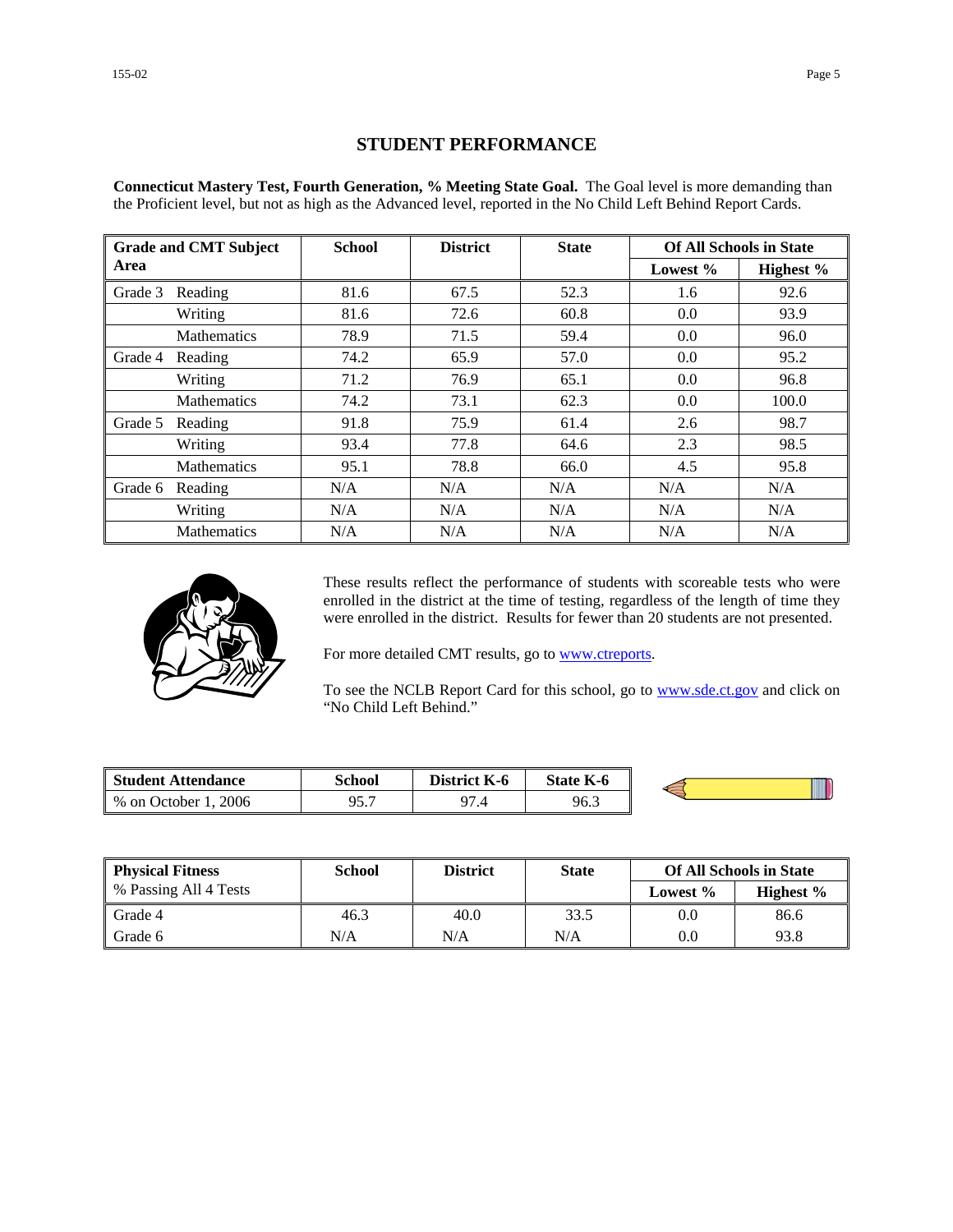The following narrative was submitted by this school.

We use the ongoing collection and analysis of student performance data as the basis for determining the effectiveness of our instruction and identifying building needs. In addition to our continued implementation of revised district wide programs in math and science, our focus over the past year has been to strengthen our delivery of reading instruction for students at all levels, with a specific emphasis on delivering systematic guided reading instruction in every grade. This included creating opportunities to incorporate literacy activities into the arts as well as other special areas. Our success with these efforts is evident by our students' performance on recent district and state assessments on which approximately 82.5% of our students reached mastery. Our progress toward the achievement of our building goals is reviewed by the staff as a whole periodically throughout the school year and new priorities are set each spring as the summative progress of our students is reviewed.

Our district's recent implementation of a software system to manage the development and modification of Individualized Education Plans for our students with disabilities has resulted in more efficient coordination of services and effective program management for those students who qualify for specialized instruction in one or more areas. Our staff continues to explore and use a variety of assistive technology and other related software to better facilitate instruction and productivity for students with special needs. Our comprehensive review last spring of the district's Learning Center Program for students with severe emotional or behavioral needs that is housed at Braeburn resulted in our making minor revisions to the protocols and procedures of this program in order to better respond to the social, emotional and academic needs of the participating students and maximize their inclusion in the regular classroom setting.

We continue to focus our school improvement efforts on specific areas of academic achievement, as determined by the performance of our students, as well as character education initiatives that will contribute to the cultivation of a strong climate of respect within the school community.

#### **SUPPLEMENTAL SCHOOL INFORMATION**

The space below was optionally used by this school to describe aspects of the school not presented elsewhere in the profile.

In addition to demonstrating high academic performance, the students at Braeburn School excel in both the visual and performing arts. Nearly all fourth and fifth grade students elect to participate in band, orchestra and choir. Many are chosen to perform in the district's elite Inter-Elementary performing groups or have their art work included in our prestigious town wide exhibits. Last year, six of our students were selected to perform in the National Children's Choir. Our active Student Council is comprised of elected student representatives from the third, fourth and fifth grades. These students demonstrate strong leadership and citizenship, and make positive contributions to our school community while modeling the principles of democracy for their peers. Throughout the year, they planned and implemented a variety of fund-raising and charitable events to benefit local organizations, families in need, and the community at large.

Through successful grant-writing efforts, individual staff members at Braeburn have acquired the necessary funding to implement a variety of unique and enriching programs for our students. These included a week-long visit by a puppeteer artist-in-residence who conducted daily workshops for students, workshop sessions for staff, and school wide performance. Our staff members continue to seek new and innovative ways to incorporate technology into their daily instruction. As a result of fund-raising efforts by parents in our community, we were able to purchase and install ten interactive whiteboards in classrooms last year.

The Braeburn community is one in which members are passionate about their school. Individuals take pride in their involvement here and maintain high standards for performance, academically and socially.

To view Strategic School Profiles on the internet, go to [www.sde.ct.gov](http://www.sde.ct.gov/) and click on Connecticut Education Data and Research. Additional education data are also available at this site. For the school/district website, see **www.whps.org/school/braeburn/index.htm**